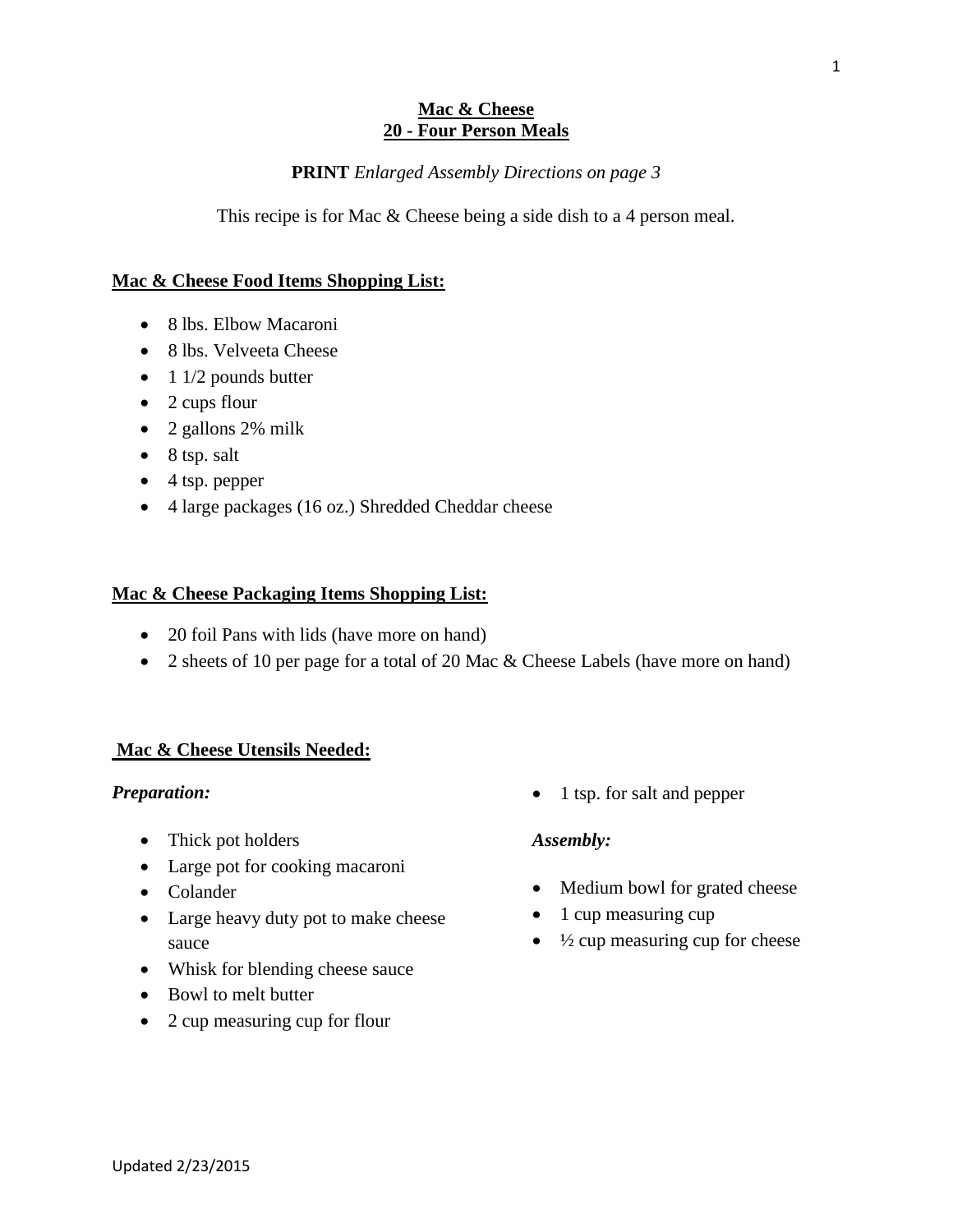## **Mac & Cheese Kitchen Prep:**

- Boil liquid in large pots for all items in recipe needing boiling liquid. Start this as early as possible since it greatly impacts length of cook session!
- Macaroni Prep
	- 1. Cook macaroni in boiling water (very Al Dente).
	- 2. Drain Pasta in colander, very well.
	- 3. Rinse and set aside.
- Cheese Mixture Prep
	- 1. Melt butter and add flour, salt and pepper.
	- 2. Cook on medium heat
	- 3. Be very careful to not let bottom of pan burn
	- 4. Slowly blend in milk with wire whisk,. Don't put in all the milk at one time. Check consistency while adding. It may not take all the milk. STIR CONSTANTLY to prevent burning and until smooth.
	- 5. Add Velveeta cheese, stir until well blended
	- 6. Pour over macaroni, mix gently.

# **Mac & Cheese Assembly:**

- 1. Fill pan with 4 cups Macaroni & Cheese mixture
- 2. Sprinkle with 1/2 cup shredded Cheddar cheese
- **3.** Add lid making sure edges of pan are clean
- **4.** Apply Mac & Cheese Label